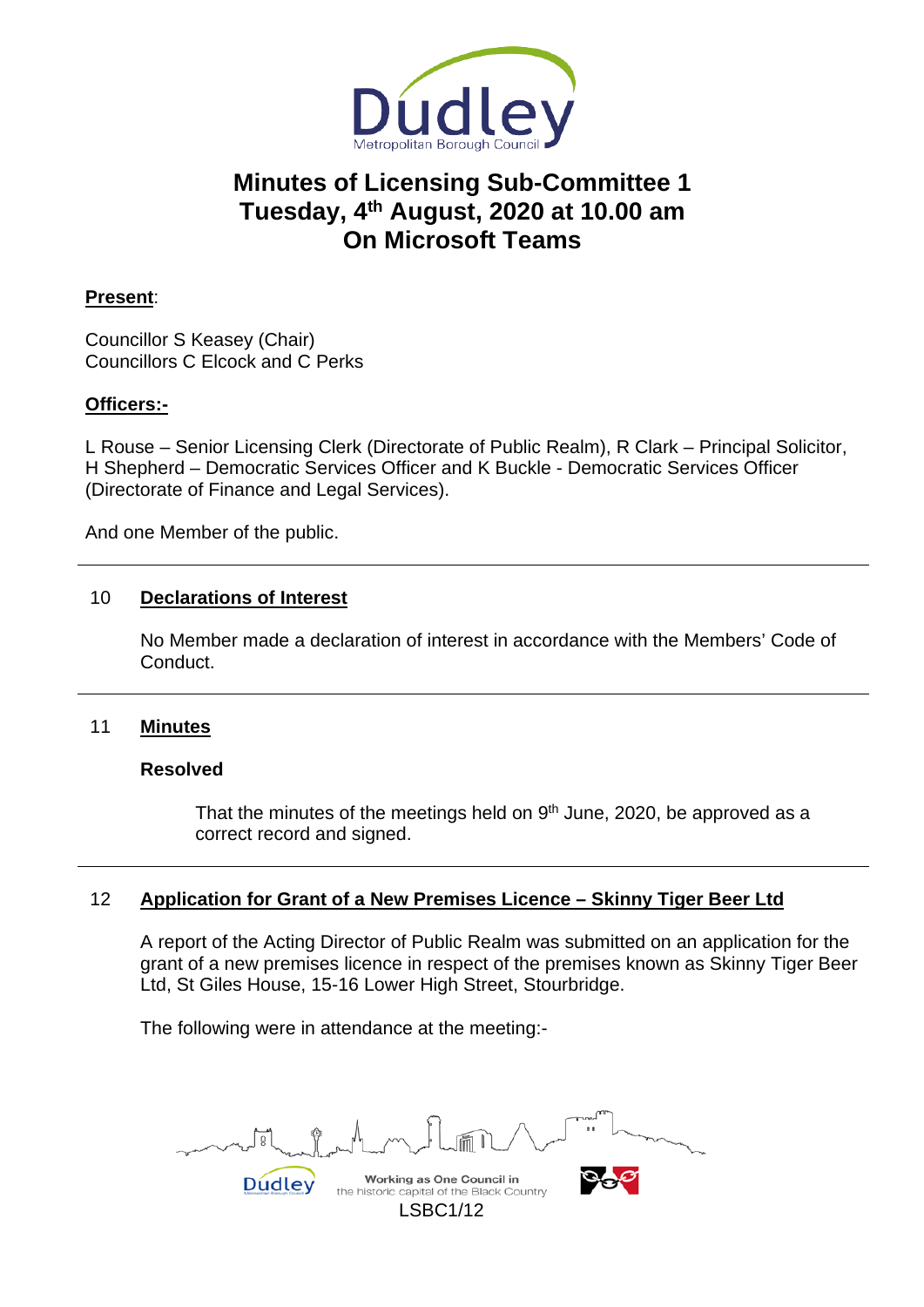Mr P Tunnicliffe – Applicant Mr R Hopkins – Objector

The Chair welcomed everyone present to the meeting and outlined the procedure that would be followed.

The Senior Licensing Clerk presented the report on behalf of the Council.

Mr Hopkins then presented his case and outlined the reasons for his objection to the application and in doing so referred to the cumulative impact zone (CIZ) in which the premises in question was located and which had been operational since 2006. Mr Hopkins referred to the increasing criminal statistics that had arisen during the period 2015 and 2017, referring to two serious incidents that had occurred in licenced premises in Stourbridge High Street.

The basis of the objections related to the location of the proposed establishment which was in a predominately residential area and would be directly adjacent to the Job Centre and a children's day nursery, which may potentially attract inappropriate clientele and would be against the licensing objective to protect children from harm and the potential to encourage and exacerbate anti-social behaviour that was already experienced in St Giles Hill from the congregation of street drinkers. The proposal to serve craft beers on draft from the premises, with tables and chairs available for customers to sit on could promote a "bar like" environment, with the possibility of the applicant wishing to increase operational times in the future, which would be of further detriment to the residents of Lower High Street.

Mr Hopkins responded to all questions asked by the Sub-Committee.

Mr Tunnicliffe, the applicant, then presented his case and in doing so confirmed that he had no intention or desire for the venue to become a bar and the premises would only supply high end independent craft beers, the price of which would reflect and emphasise that it would not be a place to purchase cheap alcohol.

The proposed business case was outlined and it was predicted that 75% of the business would be from online purchases, with the remainder from shop purchases. The purpose of having the shop would be to allow customers to sample the produce prior to purchase and was not to attract patrons off the street for social drinking. Samples would be served in half pints or a third of a pint, depending on the strength of the beer, all of which would be provided at a charge.

Mr Tunnicliffe outlined the proposed operational arrangements and the security and noise reduction improvement measures that were to be made to the premises and confirmed that the premises would adopt the Challenge 25 policy. Appropriate signage would be displayed within the premises, together with external signage to deter smoking and gathering outside of the premises or within St Giles Hill.

Working as One Council in

the historic capital of the Black Country LSBC1/13

**Dudley**